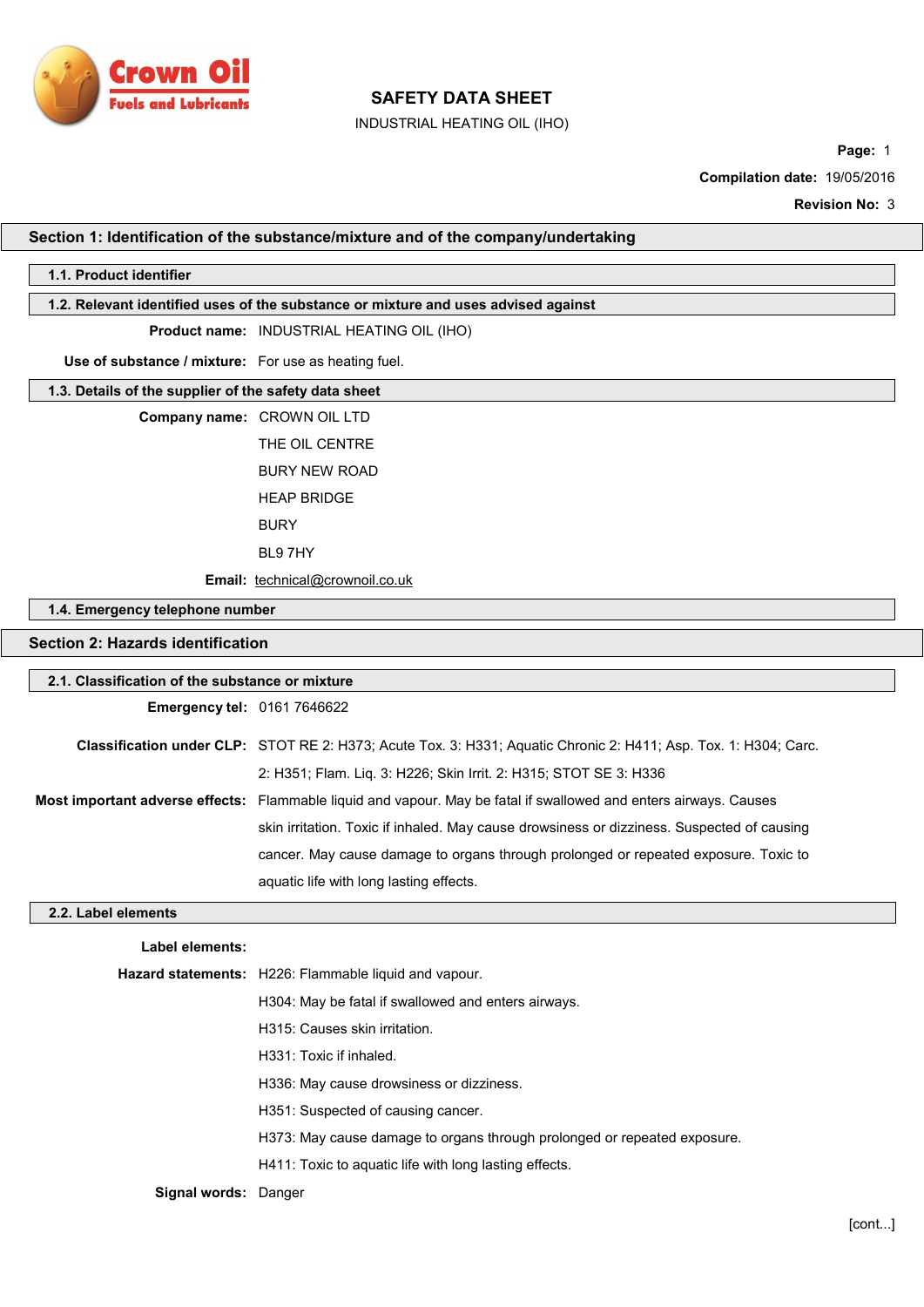### INDUSTRIAL HEATING OIL (IHO)

Page: 2

Hazard pictograms: GHS02: Flame GHS08: Health hazard

GHS09: Environmental

GHS07: Exclamation mark



Precautionary statements: P210: Keep away from heat, hot surfaces, sparks, open flames and other ignition

sources. No smoking.

P241: Use explosion-proof electrical/ventilating/lighting/.. equipment.

P260: Do not breathe dust/fumes/gas/mist/vapours/spray.

P280: Wear protective gloves/protective clothing/eye protection/face protection.

P301+310: IF SWALLOWED: Immediately call a POISON CENTER/doctor/.

P302+352: IF ON SKIN: Wash with plenty of water/.

# 2.3. Other hazards

Other hazards: In use, may form flammable / explosive vapour-air mixture.

PBT: This product is not identified as a PBT/vPvB substance.

# Section 3: Composition/information on ingredients

# 3.2. Mixtures

# Hazardous ingredients:

#### HIGH FLASH DISTILLATE.

| <b>EINECS</b> | CAS        | 'WEL<br>DR. | <b>CLP Classification</b> | Percen⊧ |
|---------------|------------|-------------|---------------------------|---------|
| 271-240-3     | 68526-92-1 | -           | 1: H304<br>Гох.<br>Asp.   | :50%    |

# ATMOSPHERIC DISTILLATE

| 269-822-7 | 68334-30-5 | - | Acute Tox. 4: H332; Aquatic Chronic 2: | $< 50\%$ |
|-----------|------------|---|----------------------------------------|----------|
|           |            |   | H411; Skin Irrit. 2: H315; Carc. 2:    |          |
|           |            |   | H351; STOT RE 2: H373; Asp. Tox. 1:    |          |
|           |            |   | H304                                   |          |

# VACUUM GAS OIL

| H304<br>265-1<br>Asc<br>'ox.<br>ĥД<br>Ibb-h<br>$ -$<br>$  -$<br>$\sim$ | 500/<br>ະວບ |
|------------------------------------------------------------------------|-------------|
|------------------------------------------------------------------------|-------------|

# DISTILLATE.

| 232-366-4 | 8008-20-6 | STOT SE 3: H336; Aquatic Chronic 2:    | <50% |
|-----------|-----------|----------------------------------------|------|
|           |           | H411; Asp. Tox. 1: H304; Flam. Liq. 3: |      |
|           |           | H226; Skin Irrit. 2: H315              |      |

Contains: Low viscosity hydrocarbons.

Section 4: First aid measures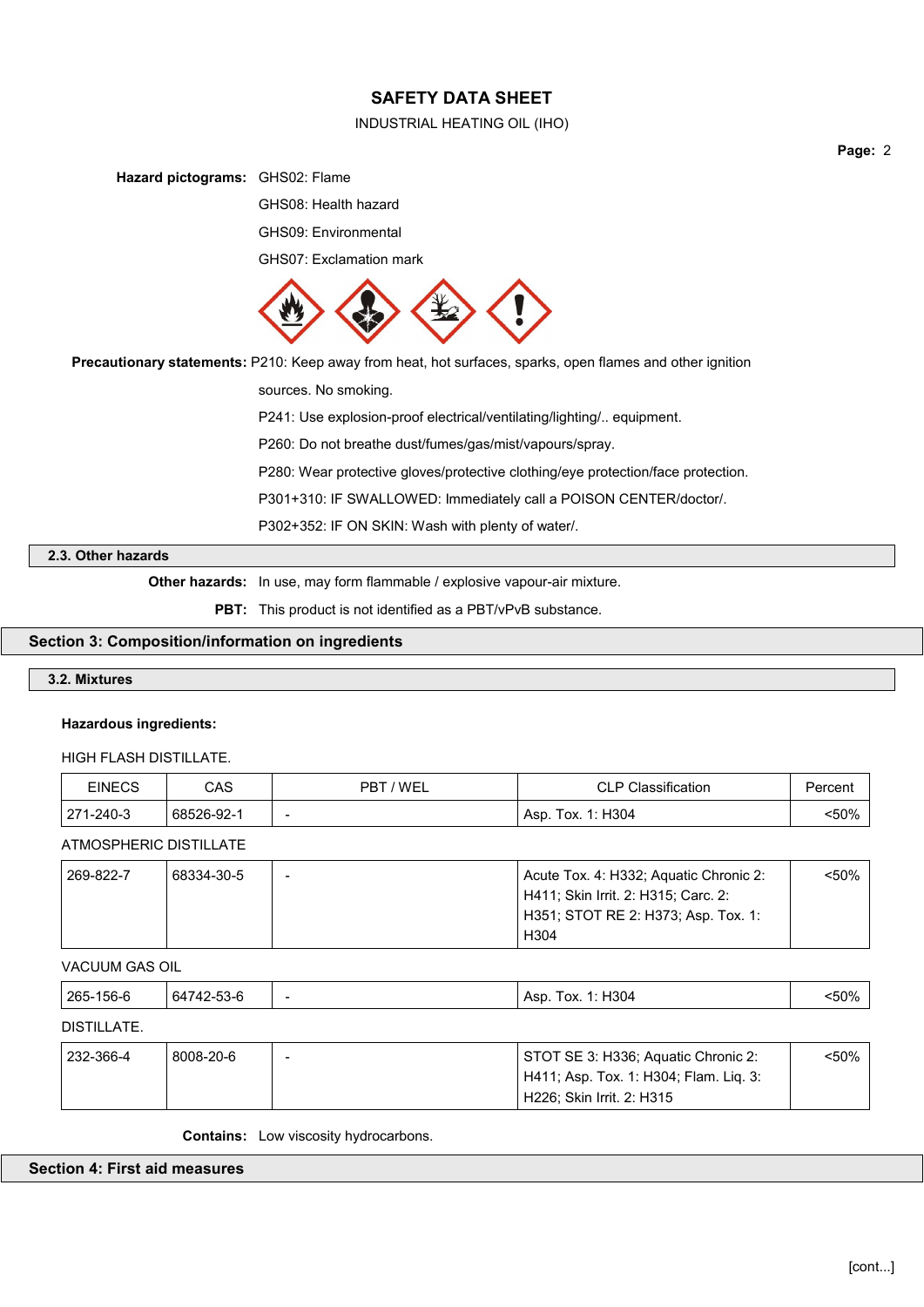#### INDUSTRIAL HEATING OIL (IHO)

#### 4.1. Description of first aid measures

Skin contact: Wash thouroughly with soap and water or a recognised skin cleanser. Remove

contaminated clothing and launder before re-use.

Eye contact: Flush eyes with water for several minutes. Remove contact lenses if present. If irritation

or blurred vision occurs and persists, obtain medical attention.

Ingestion: Wash out mouth with water. Do not induce vomiting. If conscious, give half a litre of water

to drink immediately. Consult a doctor.

Inhalation: Remove victim to fresh air and keep at rest in a comfortable position for breathing. If

symtoms occur or if breathing becomes impaired obtain medical attention.

#### 4.2. Most important symptoms and effects, both acute and delayed

Skin contact: There may be mild irritation at the site of contact.

Eye contact: There may be irritation and redness.

Ingestion: There may be soreness and redness of the mouth and throat. Nausea and stomach

pain may occur.

Inhalation: There may be irritation of the throat with a feeling of tightness in the chest.

# 4.3. Indication of any immediate medical attention and special treatment needed

#### Section 5: Fire-fighting measures

#### 5.1. Extinguishing media

Immediate / special treatment: Not applicable.

Extinguishing media: Water fog. Alcohol or polymer foam. Dry chemical powder. Carbon dioxide. Use water

spray to cool containers. DO NOT USE WATER JET.

#### 5.2. Special hazards arising from the substance or mixture

Exposure hazards: Incomplete combustion is likely to give rise to a complex mixture of airborne solid and

liquid particulates and gases including oxides of sulphur and nitrogen, carbon

monoxide, carbon dioxide and unidentified organic compounds.

# 5.3. Advice for fire-fighters

Advice for fire-fighters: Wear self-contained breathing apparatus. Wear protective clothing to prevent contact

with skin and eyes.

### Section 6: Accidental release measures

#### 6.1. Personal precautions, protective equipment and emergency procedures

Personal precautions: Refer to section 8 of SDS for personal protection details. Notify the police and fire

brigade immediately. Eliminate all sources of ignition. Turn leaking containers leak-side

up to prevent the escape of liquid.

#### 6.2. Environmental precautions

Environmental precautions: Do not discharge into drains or rivers. Contain the spillage using bunding.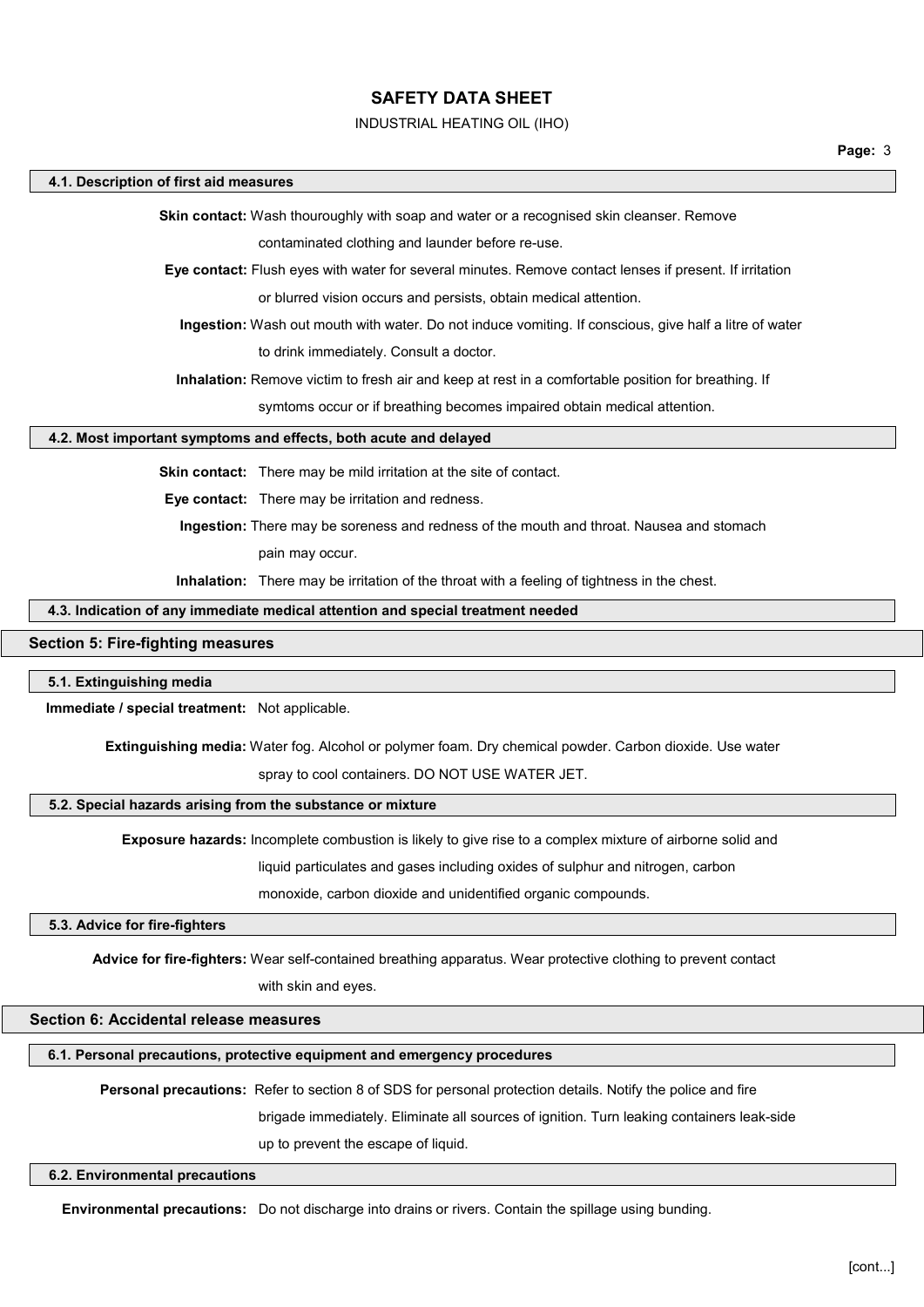# INDUSTRIAL HEATING OIL (IHO)

#### 6.3. Methods and material for containment and cleaning up

Clean-up procedures: Absorb into dry earth or sand. Transfer to a closable, labelled salvage container for

disposal by an appropriate method. Do not use equipment in clean-up procedure which

may produce sparks.

# 6.4. Reference to other sections

Reference to other sections: Refer to section 8 of SDS.

# Section 7: Handling and storage

### 7.1. Precautions for safe handling

Handling requirements: Smoking is forbidden. Use non-sparking tools. Ensure there is sufficient ventilation of

the area. Avoid the formation or spread of mists in the air.

#### 7.2. Conditions for safe storage, including any incompatibilities

Storage conditions: Store in a cool, well ventilated area. Keep container tightly closed. Keep away from

sources of ignition. Prevent the build up of electrostatic charge in the immediate area.

Ensure lighting and electrical equipment are not a source of ignition.

Suitable packaging: Steel or stainless steel containers or tanks.

# 7.3. Specific end use(s)

### Section 8: Exposure controls/personal protection

# 8.1. Control parameters

Specific end use(s): No data available.

#### Workplace exposure limits:  $\qquad \qquad$  Respirable dust

| State          | 8 hour TWA | <b>STEI</b><br>` min.<br>đ<br>◡ | ੇ hour TWA | STEL<br>15 min. |
|----------------|------------|---------------------------------|------------|-----------------|
| <b>.</b><br>∟ບ | 5mg/m3     |                                 | -          | -               |

#### DNEL/PNEC Values

DNEL / PNEC No data available.

#### 8.2. Exposure controls

Engineering measures: Ensure there is sufficient ventilation of the area. Ensure lighting and electrical

equipment are not a source of ignition.

Respiratory protection: Not normally required, but if needed use a gas/vapour filter, type A:organic vapours

(EN141).

Hand protection: Gloves (oil-resistant).

Eye protection: Safety glasses. Ensure eye bath is to hand.

Skin protection: Oil-resistant protective clothing.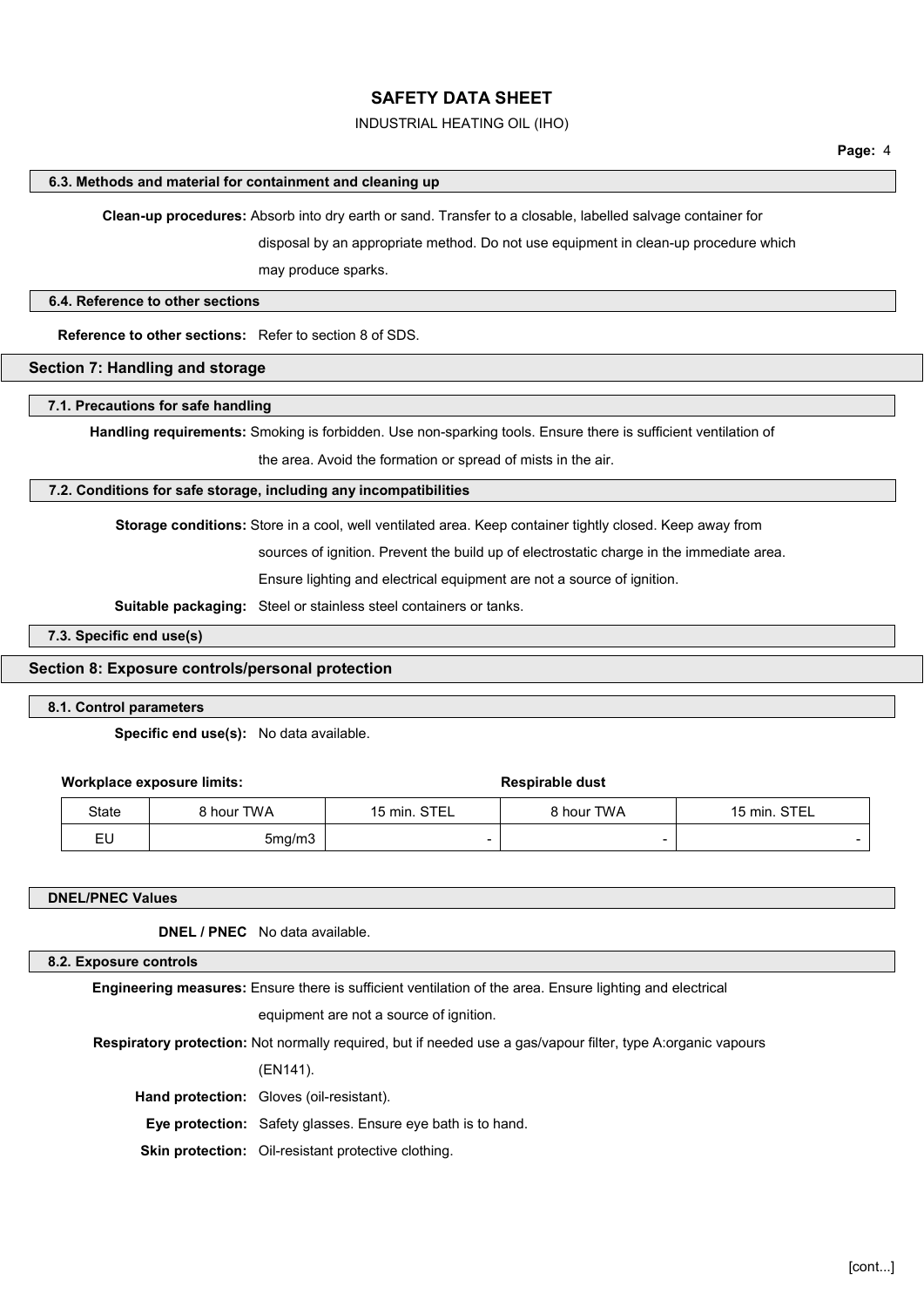#### INDUSTRIAL HEATING OIL (IHO)

### Page: 5

# State: Liquid Colour: Yellow-orange Odour: Characteristic odour Evaporation rate: Slow Solubility in water: Insoluble Also soluble in: Most organic solvents. Viscosity: Non-viscous Kinematic viscosity: 2.5 Viscosity test method: Kinematic viscosity in 10-6 m2/s at 40°C (ISO 3104/3105) Boiling point/range°C: 190 Melting point/range°C: <-15 **Flammability limits %: lower: 0.5 upper: 6.0** upper: 6.0 Flash point°C: 55 - 70 **Autoflammability°C: 230** Relative density: 0.830 Section 9: Physical and chemical properties 9.1. Information on basic physical and chemical properties 9.2. Other information

# Section 10: Stability and reactivity

# 10.1. Reactivity

Other information: No data available.

Reactivity: Stable under recommended transport or storage conditions.

10.2. Chemical stability

# 10.3. Possibility of hazardous reactions

Chemical stability: Stable under normal conditions. Stable at room temperature.

Hazardous reactions: Hazardous reactions will not occur under normal transport or storage conditions.

Decomposition may occur on exposure to conditions or materials listed below.

# 10.4. Conditions to avoid

Conditions to avoid: Heat. Hot surfaces. Sources of ignition. Flames.

# 10.5. Incompatible materials

# 10.6. Hazardous decomposition products

Materials to avoid: Strong oxidising agents. Strong acids.

Haz. decomp. products: In combustion emits toxic fumes.

# Section 11: Toxicological information

11.1. Information on toxicological effects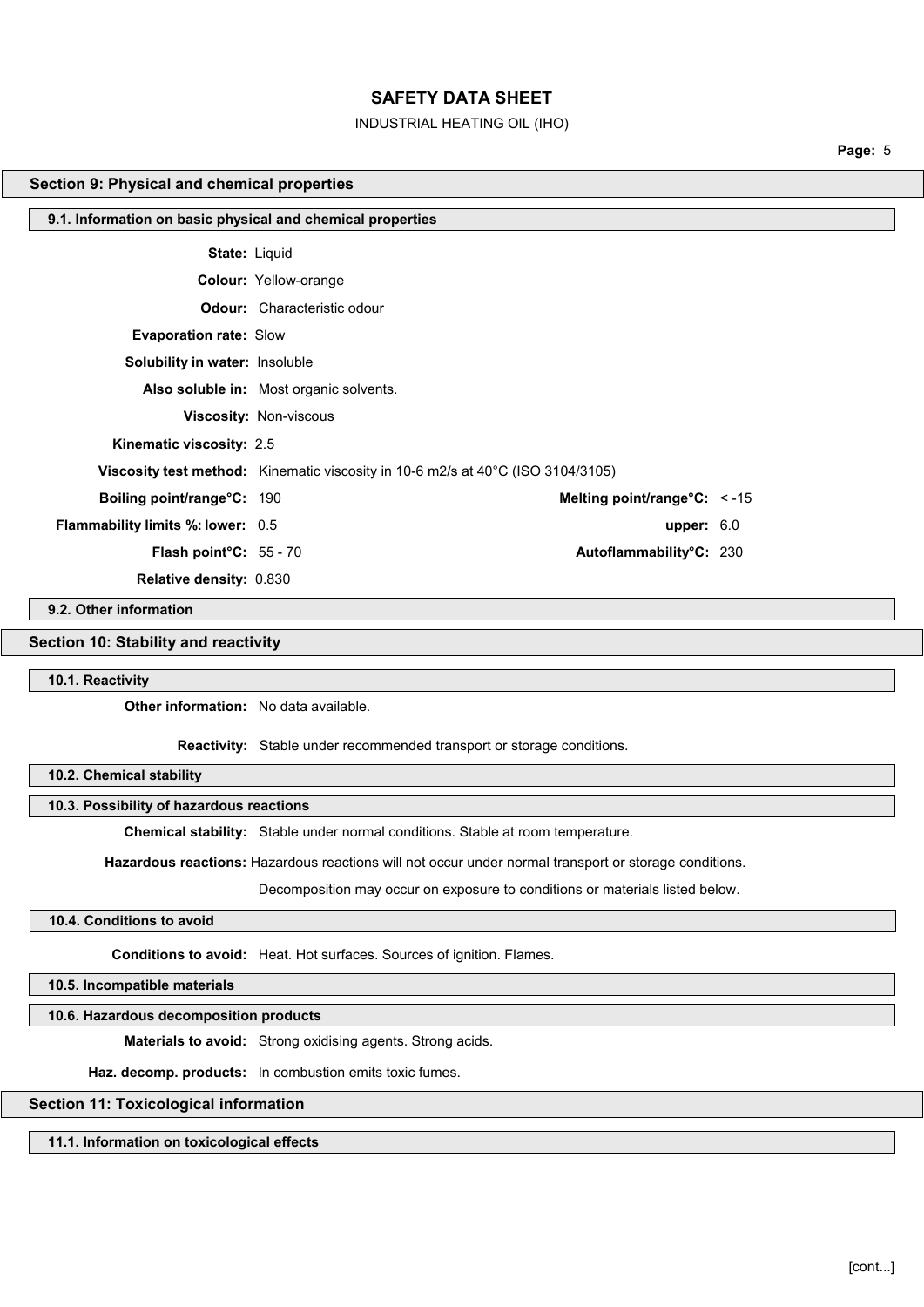# INDUSTRIAL HEATING OIL (IHO)

Page: 6

# Hazardous ingredients:

# HIGH FLASH DISTILLATE.

| <b>DERMAL</b> | DAT<br>KA. | LD50 | .2000 | mg/kg |
|---------------|------------|------|-------|-------|
| ORAL          | <b>RAT</b> | LD50 | 2000  | mg/kg |

# ATMOSPHERIC DISTILLATE

| <b>DERMAL</b>  | Mouse      | ∣ OECD 451 2 yrs | Positive          | -                        |
|----------------|------------|------------------|-------------------|--------------------------|
| <b>DERMAL</b>  | <b>RBT</b> | OECD 404         | <b>Irritation</b> | $\blacksquare$           |
| <b>EYES</b>    | <b>RBT</b> | OECD 405         | Non-irritating    | $\overline{\phantom{a}}$ |
| <b>VAPOURS</b> | <b>RAT</b> | 4H LC50          | 4.1               | mg/l                     |

# DISTILLATE.

| DERMAL         | <b>RBT</b> | LD50    | >2000 | mg/kg |
|----------------|------------|---------|-------|-------|
| <b>ORAL</b>    | <b>RAT</b> | LD50    | >5000 | mg/kg |
| <b>VAPOURS</b> | <b>RAT</b> | 4H LC50 | >5    | mg/l  |

# Relevant hazards for substance:

| Hazard                      | Route      | <b>Basis</b>          |
|-----------------------------|------------|-----------------------|
| Acute toxicity (ac. tox. 3) | <b>INH</b> | Hazardous: calculated |
| Skin corrosion/irritation   | <b>DRM</b> | Hazardous: calculated |
| Carcinogenicity             | --         | Hazardous: calculated |
| STOT-single exposure        |            | Hazardous: calculated |
| STOT-repeated exposure      |            | Hazardous: calculated |
| Aspiration hazard           |            | Hazardous: calculated |

# Symptoms / routes of exposure

Skin contact: There may be mild irritation at the site of contact.

Eye contact: There may be irritation and redness.

Ingestion: There may be soreness and redness of the mouth and throat. Nausea and stomach

pain may occur.

Inhalation: There may be irritation of the throat with a feeling of tightness in the chest.

# Section 12: Ecological information

12.1. Toxicity

Hazardous ingredients: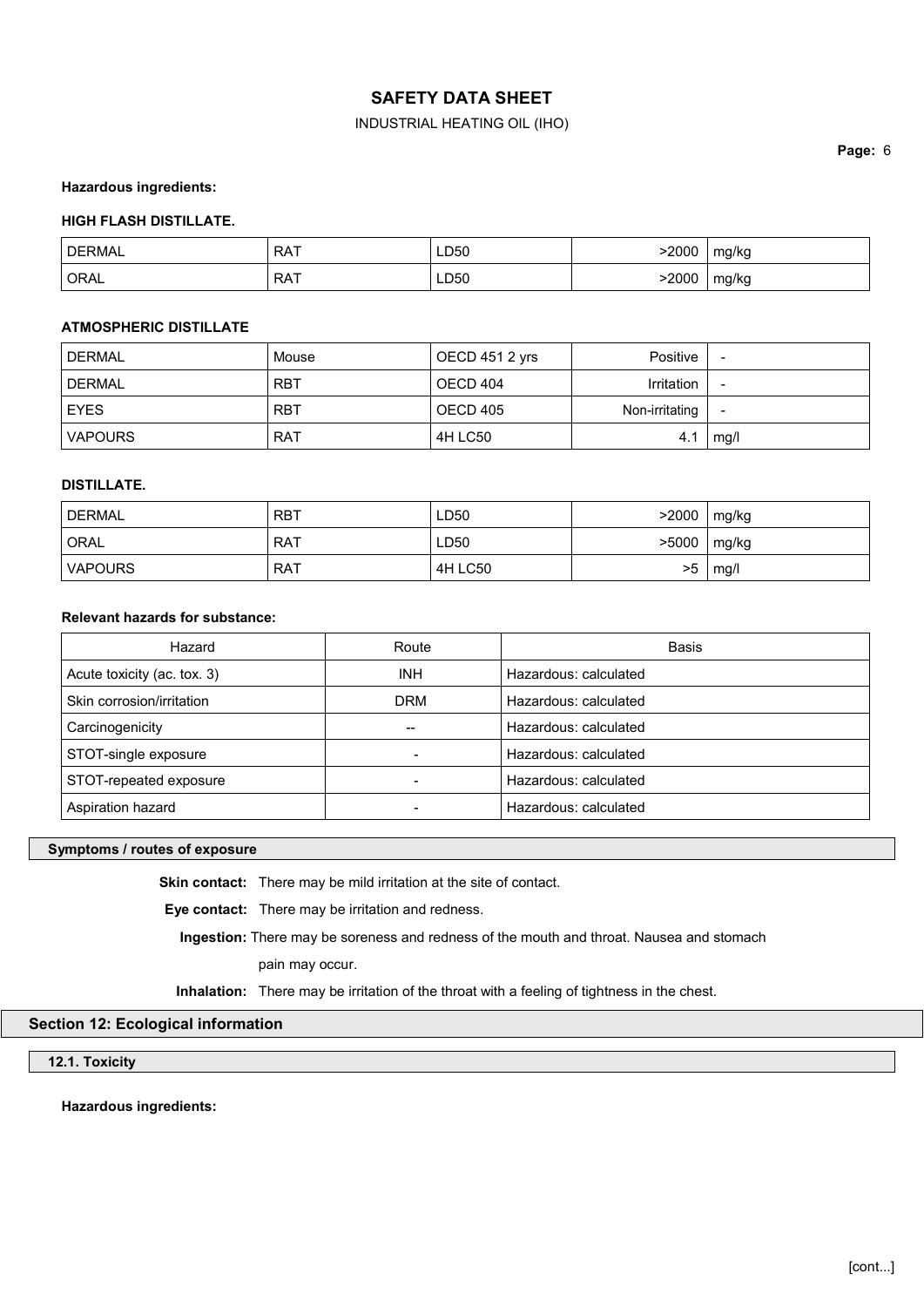# INDUSTRIAL HEATING OIL (IHO)

# Page: 7

#### HIGH FLASH DISTILLATE.

| ALGAE                               | 72H ErC50 | >100      | mq/l |
|-------------------------------------|-----------|-----------|------|
| Daphnia magna                       | 48H EC50  | Not toxic |      |
| RAINBOW TROUT (Oncorhynchus mykiss) | 96H LC50  | >100      | mg/l |

# ATMOSPHERIC DISTILLATE

| ALGAE          | 72H ErL50 | 78 | mg/l |
|----------------|-----------|----|------|
| <b>DAPHNIA</b> | 48H EL50  | 68 | mg/l |
| <b>FISH</b>    | 96H LC50  | 21 | mg/l |

#### DISTILLATE.

| ALGAE       | 96H LC50 | 100<br>$10 -$ | mg/l |
|-------------|----------|---------------|------|
| <b>FISH</b> | 96H LC50 | 100<br>$10 -$ | mg/l |

# 12.2. Persistence and degradability

Persistence and degradability: Not readily biodegradable.

#### 12.3. Bioaccumulative potential

# 12.4. Mobility in soil

Bioaccumulative potential: The product has a potential to bioaccumulate.

Mobility: Readily absorbed into soil.

# 12.5. Results of PBT and vPvB assessment

# 12.6. Other adverse effects

PBT identification: This product is not identified as a PBT/vPvB substance.

Other adverse effects: Toxic to aquatic organisms. Toxic to soil organisms.

# Section 13: Disposal considerations

### 13.1. Waste treatment methods

Disposal operations: Transfer to a suitable container and arrange for collection by specialised disposal

company.

Waste code number: 05 01 05

NB: The user's attention is drawn to the possible existence of regional or national

regulations regarding disposal.

#### Section 14: Transport information

14.1. UN number

UN number: UN1202